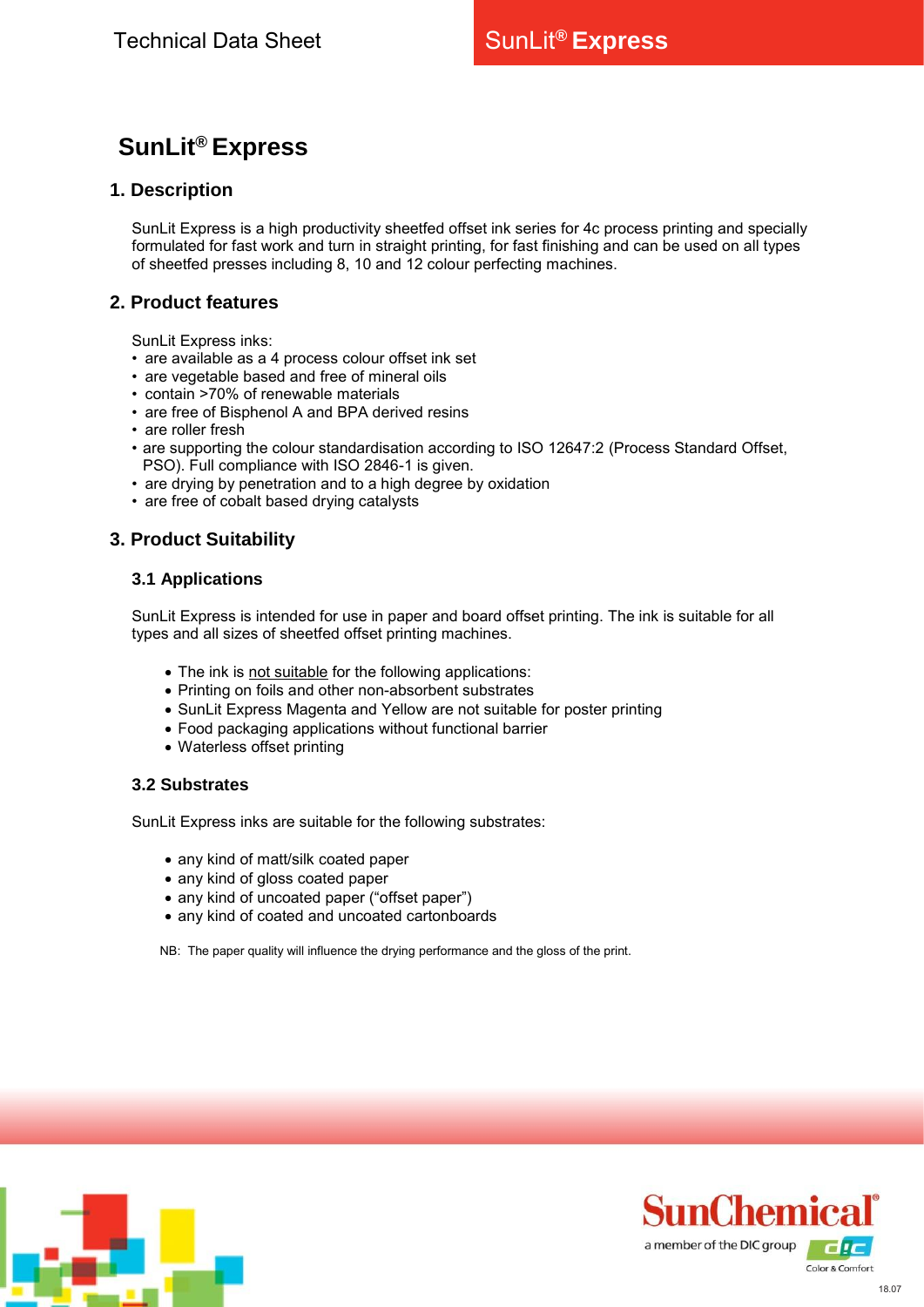## **3.3 Varnishability**

Printed sheets with SunLit Express can be overprinted either with an oil based overprint varnish or a water based overprint varnish.

When applying inline UV coatings a suitable primer is mandatory. When offline UV coating is applied, a water based primer is recommended or a waiting time of at least 48h is necessary.

The impact of the ink fastness has to be taken into consideration.

# **4. Colour Range**

SunLit Express is supplied as finished inks.

The following table sums up the light fastnesses and the resistancies corresponding to the 4 process colours:

| <b>PROCESS COLOURS</b>                | <b>PRODUCT CODE</b> | <b>LIGHT FASTNESS</b><br><b>ISO 12040</b> | <b>ALCOHOL</b><br>ISO 2836 | <b>SOLVENT MIXTURE</b><br><b>ISO 2836</b> | <b>ALKALI</b><br><b>ISO 2836</b> |
|---------------------------------------|---------------------|-------------------------------------------|----------------------------|-------------------------------------------|----------------------------------|
| <b>SUNLIT EXPRESS Process Black</b>   | EXP46               |                                           |                            |                                           |                                  |
| <b>SUNLIT EXPRESS Process Cyan</b>    | <b>EXP25</b>        | 8                                         |                            |                                           |                                  |
| <b>SUNLIT EXPRESS Process Magenta</b> | EXP27               | 5                                         | $\ddot{}$                  |                                           |                                  |
| <b>SUNLIT EXPRESS Process Yellow</b>  | EXP26               | 5                                         | +                          |                                           |                                  |
| <b>SUNLIT EXPRESS Intense Black</b>   | <b>EXP24</b>        |                                           |                            |                                           |                                  |

\*\* For more information regarding these standards, please contact your local SunChemical representative.

## **5. General Handling**

#### **5.1 Storage**

SunLit Express inks should be stored at ambient temperature between 5°C and 35°C. Under these conditions SunLit Express inks have a shelf life of at least 36 months in an unopened vacuumpacked tin.

Inks supplied in drums or pails should be used within 12 months after production. Drums and pails having exceeded 12 months may be fit for purpose but must be inspected before usage. Critical is the formation of skin where there is surface contact with air (oxygen). Minor appearance of skin shall be removed provided that the ink underneath is skin-free. In either case, once the container is opened, the ink should be worked off in a timely manner.

The polypropylene ink cartridge is not a barrier to air. Oxygen diffused in the printing ink may initiate premature drying, particularly at elevated temperatures and extended storage times.



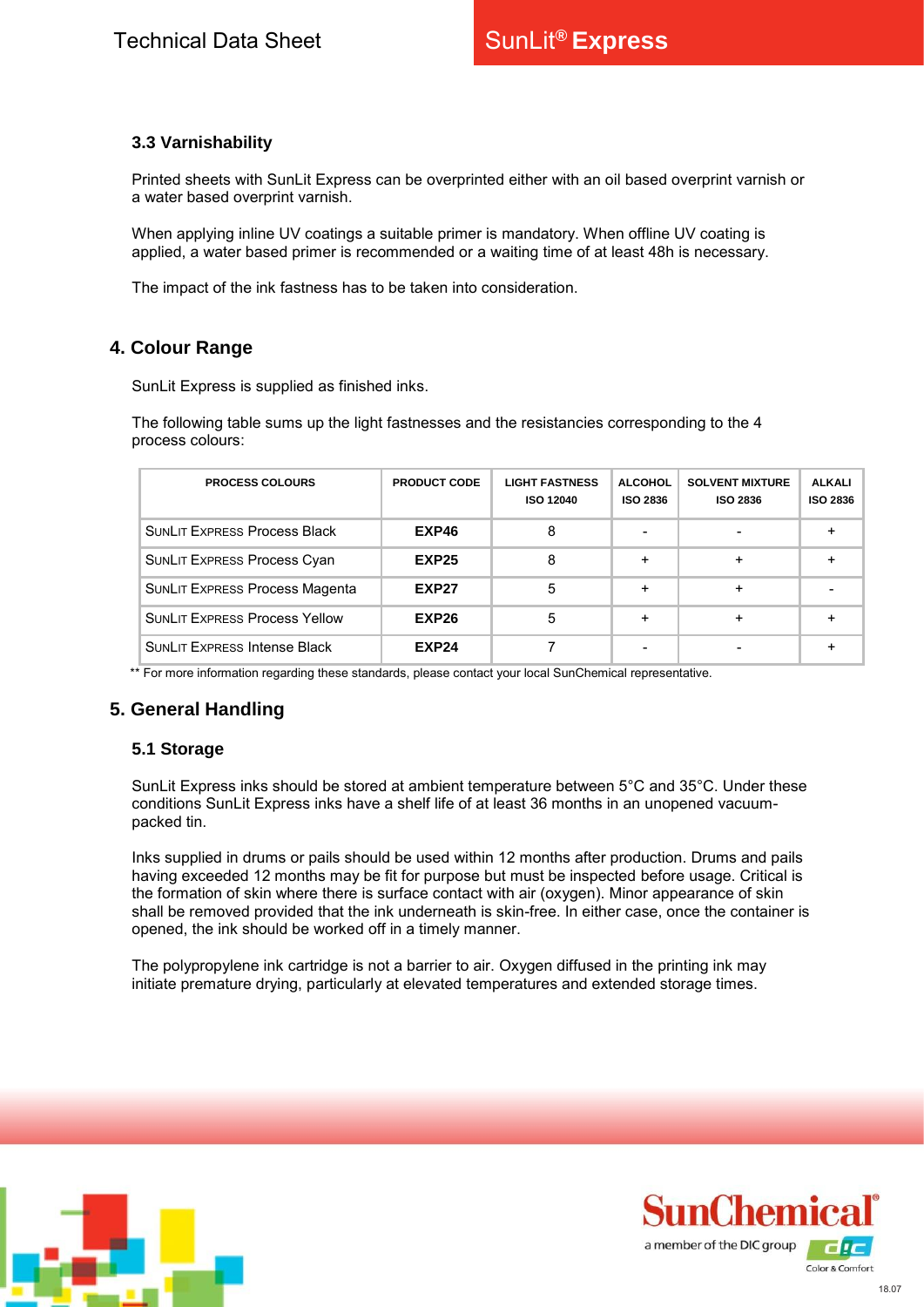Previous experience has shown that the printing inks can be used for one year after manufacturing after being stored and transported at ambient temperature and humidity.

#### **5.2 Waste disposal**

Waste disposal should be carried out in accordance with good industrial practice, observing all the appropriate local, national and regional regulations and guidance*.*

# **6. Printing Conditions**

#### **6.1 Fount Solution**

SunLit Express does not require to be run with a special fount solution. However, SunChemical recommends the use of SunFount products to achieve optimal performance:

SunFount® 410; suitable for 5-7% IPA in normal water qualities SunFount® 480; suitable for 3-6% IPA, to prevent roller glazing SunFount® 455; suitable for 0-5% IPA, adapted for IPA free printing

The quality of the water and the overall printing conditions have a strong impact on the choice of fountain solution and the level of IPA required. Please consult our technical services for assistance.

#### **6.2 Printing Plates**

SunLit Express can be run with any type of aluminium based printing plates (CtP plates, conventional positive or negative plates).

## **6.3 Influence of IR drier**

The use of IR drier is not recommended as it might lead to an increased tendency of set off in the delivery pile.

#### **6.4 Press cleaning**

After having printed with SunLit Express inks the press can be easily cleaned using standard press washes.

## **7. End-use safety**

All Sun Chemical Europe printing inks and related materials are formulated in accordance with the CEPE/EuPIA Exclusion Policy. This excludes from use all materials classified according to the CLP Regulation (EC) No 1272/2008 on classification, labelling and packaging of substances and mixtures as carcinogenic, mutagenic or toxic for reproduction in categories 1A or 1B with hazard statements H340, H350 or H360, in addition to toxic or highly toxic materials with hazard statements H300, H301, H310, H311, H330, H331, H370 or H372. None of the raw materials used in inks supplied intentionally contain the heavy metals Antimony, Arsenic, Cadmium, Chromium